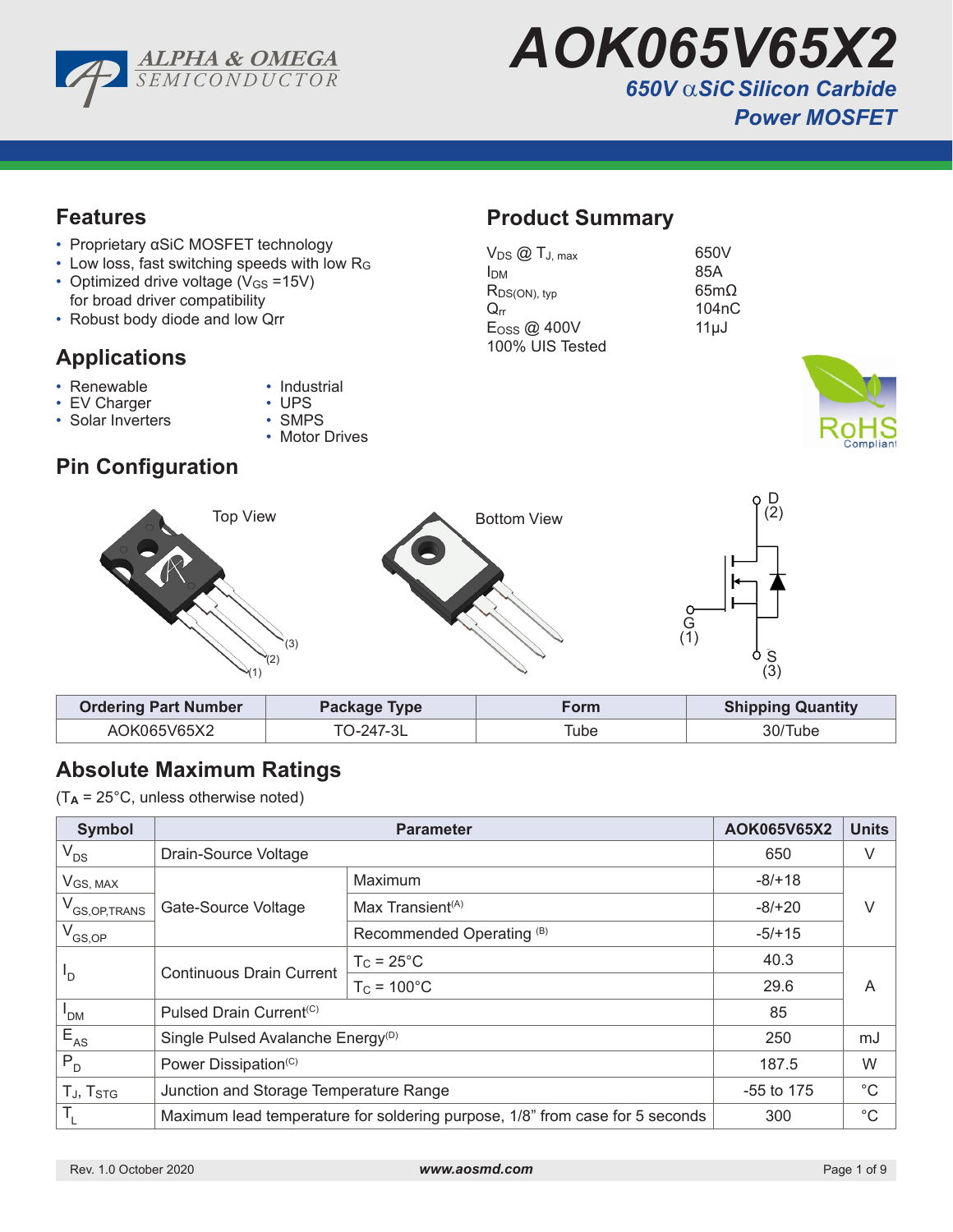

# **Thermal Characteristics**

| Symbol         | <b>Parameter</b>                  | AOK065V65X2 | Units          |
|----------------|-----------------------------------|-------------|----------------|
| Reja           | Maximum Junction-to-Ambient (E,F) | 40          | $\degree$ C/W  |
| $R_{\theta$ JC | Maximum Junction-to-Case (G)      | 0.8         | $^{\circ}$ C/W |

# **Electrical Characteristics**

(T**A** = 25°C, unless otherwise noted)

| <b>Symbol</b>                                     | <b>Parameter</b>                             | <b>Conditions</b>                                                |                                                | Min | <b>Typ</b> | <b>Max</b> | <b>Units</b> |
|---------------------------------------------------|----------------------------------------------|------------------------------------------------------------------|------------------------------------------------|-----|------------|------------|--------------|
| <b>STATIC</b>                                     |                                              |                                                                  |                                                |     |            |            |              |
|                                                   | Drain-Source Breakdown Voltage               | $I_D = 250 \mu A$ , $V_{GS} = 0V$ , $T_J = 25^{\circ}C$          |                                                | 650 |            |            | $\vee$       |
| $V_{(BR)DSS}$                                     |                                              | $I_D = 250 \mu A$ , $V_{GS} = 0V$ , T <sub>J</sub> =150°C        |                                                |     | 650        |            |              |
| l<br>DSS                                          | Zero Gate Voltage Drain Current              | $V_{DS} = 650V$ , $V_{GS} = 0V$                                  |                                                |     |            | 1          | μA           |
| l <sub>GSS</sub>                                  | Gate-Source Leakage Current                  | $V_{DS} = 0V$ , $V_{GS} = +15/-5V$                               |                                                |     |            | ±100       | nA           |
| $\overline{V}_{GS(th)}$                           | <b>Gate Threshold Voltage</b>                | $V_{DS} = V_{GS}$ , $I_D = 10mA$                                 |                                                | 1.8 | 2.8        | 3.5        | $\vee$       |
| $R_{DS(ON)}$                                      | Static Drain-Source On-Resistance            | $V_{GS}$ =15V, $I_D$ =10A                                        | $T_J = 25^{\circ}C$<br>$T_J$ = 150 $\degree$ C |     | 65<br>90   | 85         | $m\Omega$    |
| $g_{\text{fs}}$                                   | <b>Forward Transconductance</b>              | $V_{DS}$ =20V, $I_D$ =20V                                        |                                                |     | 12         |            | $\mathbf S$  |
| $V_{SD}$                                          | Diode Forward Voltage                        | $IS=10A, VGS=-5V$                                                |                                                |     | 4.1        | 5          | $\vee$       |
| <b>DYNAMIC</b>                                    |                                              |                                                                  |                                                |     |            |            |              |
| $\overline{C}_{\underline{iss}}$                  | Input Capacitance                            |                                                                  |                                                |     | 1762       |            | pF           |
| $\overline{C}_{\underline{oss}}$                  | <b>Output Capacitance</b>                    | $V_{GS}$ =0V, $V_{DS}$ =400V, f=1MHz                             |                                                |     | 297        |            | pF           |
| $\overline{C}_{\underline{rss}}$                  | Reverse Transfer Capacitance                 |                                                                  |                                                |     | 12         |            | pF           |
| $E_{\underbrace{\text{oss}}}$                     | <b>Coss Stored Energy</b>                    |                                                                  |                                                |     | 30         |            | μJ           |
| $R_G$                                             | <b>Gate Resistance</b>                       | $f = 1$ MHz                                                      |                                                |     | 2.5        |            | Ω            |
| <b>SWITCHING</b>                                  |                                              |                                                                  |                                                |     |            |            |              |
| $Q_{\underline{g}}$                               | <b>Total Gate Charge</b>                     |                                                                  |                                                |     | 58.8       |            | nC           |
| $\overline{Q}_{gs}$                               | Gate Source Charge                           | $V_{GS} = -5/+15V$ , $V_{DS} = 400V$ , $I_D = 20A$               |                                                |     | 24.6       |            | nС           |
| $\overline{\mathsf{Q}}_{\underline{\mathsf{gd}}}$ | Gate Drain Charge                            |                                                                  |                                                |     | 19.7       |            | nC           |
| $t_{d(0n)}$                                       | Turn-On DelayTime                            |                                                                  |                                                |     | 10.4       |            | ns           |
| $t_{r}$                                           | Turn-On Rise Time                            | V <sub>GS</sub> =-5V/+15V, V <sub>DS</sub> =400V,                |                                                |     | 25.5       |            | ns           |
| $\bar{t}_{\underline{d(\text{off})}}$             | <b>Turn-Off DelayTime</b>                    |                                                                  |                                                |     | 12.4       |            | ns           |
| $t_f$                                             | Turn-Off Fall Time                           | $I_D=20A$ , R <sub>G</sub> =2.5 $\Omega$                         |                                                |     | 3.9        |            | ns           |
| $\overline{E}_{\underline{on}}$                   | Turn-On Energy                               | $La = 120\mu H$                                                  |                                                |     | 131.5      |            | μJ           |
| $\mathsf{E}_{\mathsf{off}}$                       | <b>Turn-Off Energy</b>                       | FWD: AOK065V65X2                                                 |                                                |     | 8.9        |            | μJ           |
| $\overline{E}_{\underline{tot}}$                  | <b>Total Switching Energy</b>                |                                                                  |                                                |     | 140.4      |            | μJ           |
| $t_{rr}$                                          | Body Diode Reverse Recovery Time             | IF=13.2A, dl/dt=1200A/us, V <sub>DS</sub> =400V=33ns             |                                                |     | 33         |            | ns           |
| 'rm                                               | Peak Reverse Recovery Current                | I <sub>F</sub> =13.2A, dl/dt=750A/us, V <sub>DS</sub> =400V=6.4A |                                                |     | 6.4        |            | A            |
| $Q_{\rm{rr}}$                                     | <b>Body Diode Reverse Recovery</b><br>Charge | $I_F = 13.2A$ , dl/dt=750A/us,<br>V <sub>DS</sub> =400V=104nC    |                                                |     | 104        |            | nC           |

**Notes:**

A. < 1% duty cycle, f >1Hz

B. Device can be operated at VGS=0/15V. Actual operating VGS will depend on application specifics such as parasitic inductance and dV/dt but should not

exceed maximum ratings.<br>C. The power dissipation P<sub>D</sub> is based on T<sub>J(MAX)</sub>=175°C, using junction-to-case thermal resistance, and is more useful in setting the upper dissipation limit for

cases where additional heatsinking is used.<br>D. L=5mH, I<sub>AS</sub>=10A, R<sub>G</sub>=25Ω, Starting Tյ=25°C.<br>E. The value of R<sub>θJA</sub> is measured with the device in a still air environment with<br>T<sub>A</sub> =25°C.

F. The  $R_{\theta JA}$  is the sum of the thermal impedance from junction to case  $R_{\theta JC}$  and case to ambient.

G. The value of RθJC is measured with the device mounted to a large heatsink, assuming a maximum junction temperature of  $T_{J(MAX)}$ =175°C.

H. The static characteristics in Figures 1 to 8 are obtained using <300ms

pulses, duty cycle 0.5% max.<br>I. These curves are based on R<sub>s⊍C</sub> which is measured with the device mounted<br>to a large heatsink, assuming a maximum junction temperature of T<sub>J(MAX)</sub><br>=175°C.The SOA curve provides a single p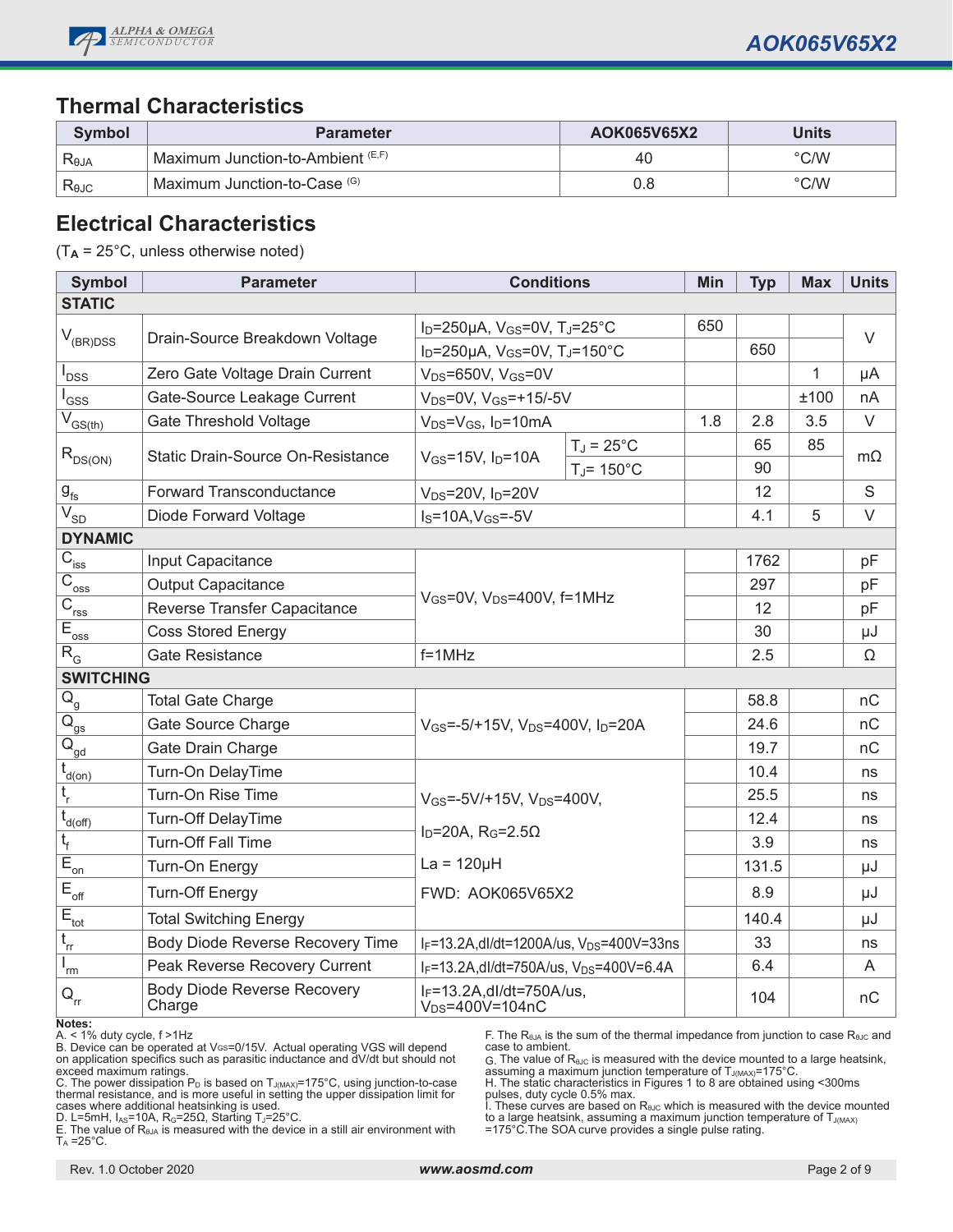





**Figure 1. On-Region Characteristics T<sub>J</sub> = 25°C** 



**Figure 3. On-Resistance vs. Junction Temperature**







**Figure 2. On-Region Characteristics T<sub>J</sub> = 175°C** 



**Figure 4. Normalized On-Resistance vs. Junction Temperature**



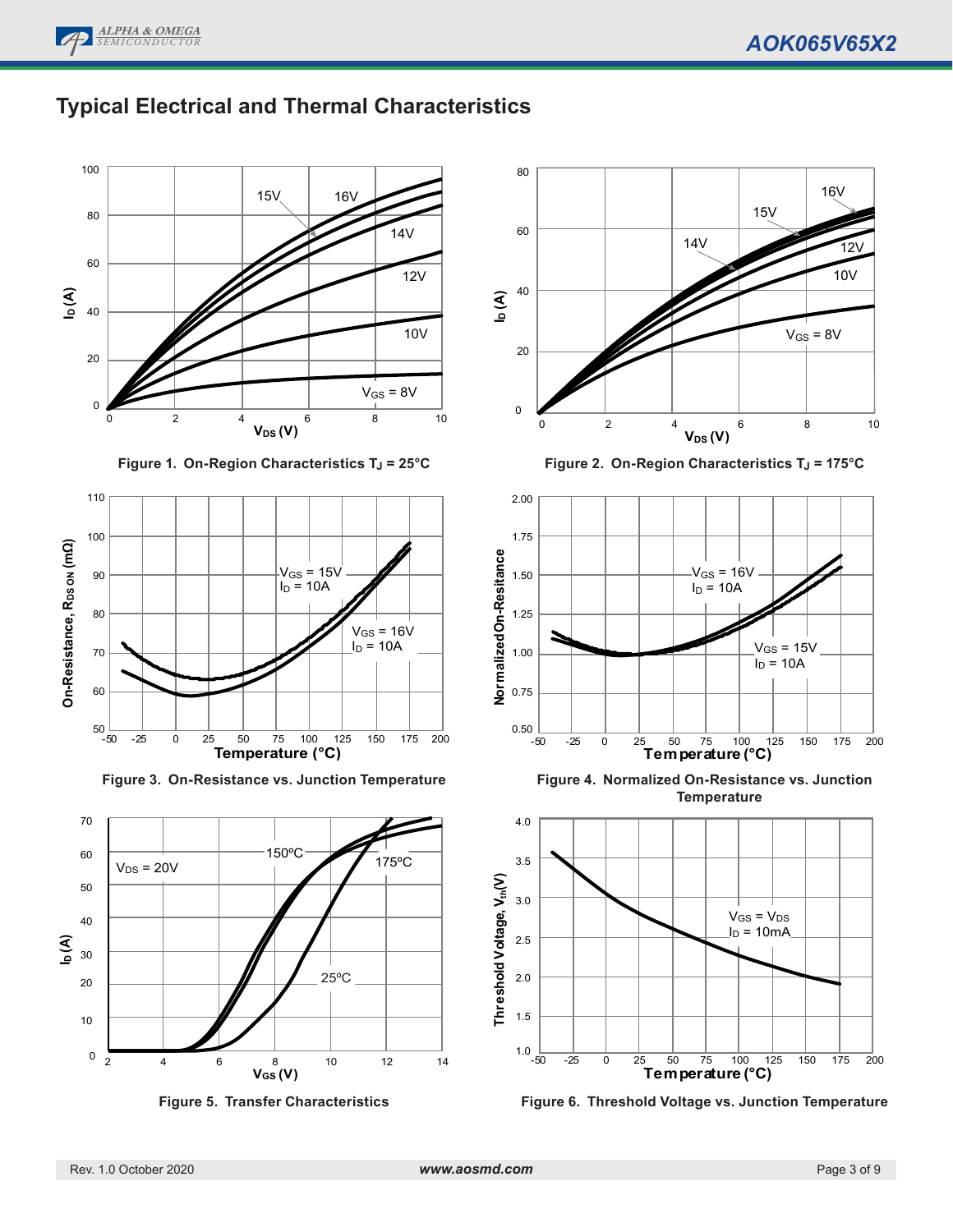

# **Typical Electrical and Thermal Characteristics**



**Figure 7. Body-Diode Characteristics at 25°C**









**Figure 8. Body-Diode Characteristics at 175°C**



**Figure 10. Capacitance Characteristics**



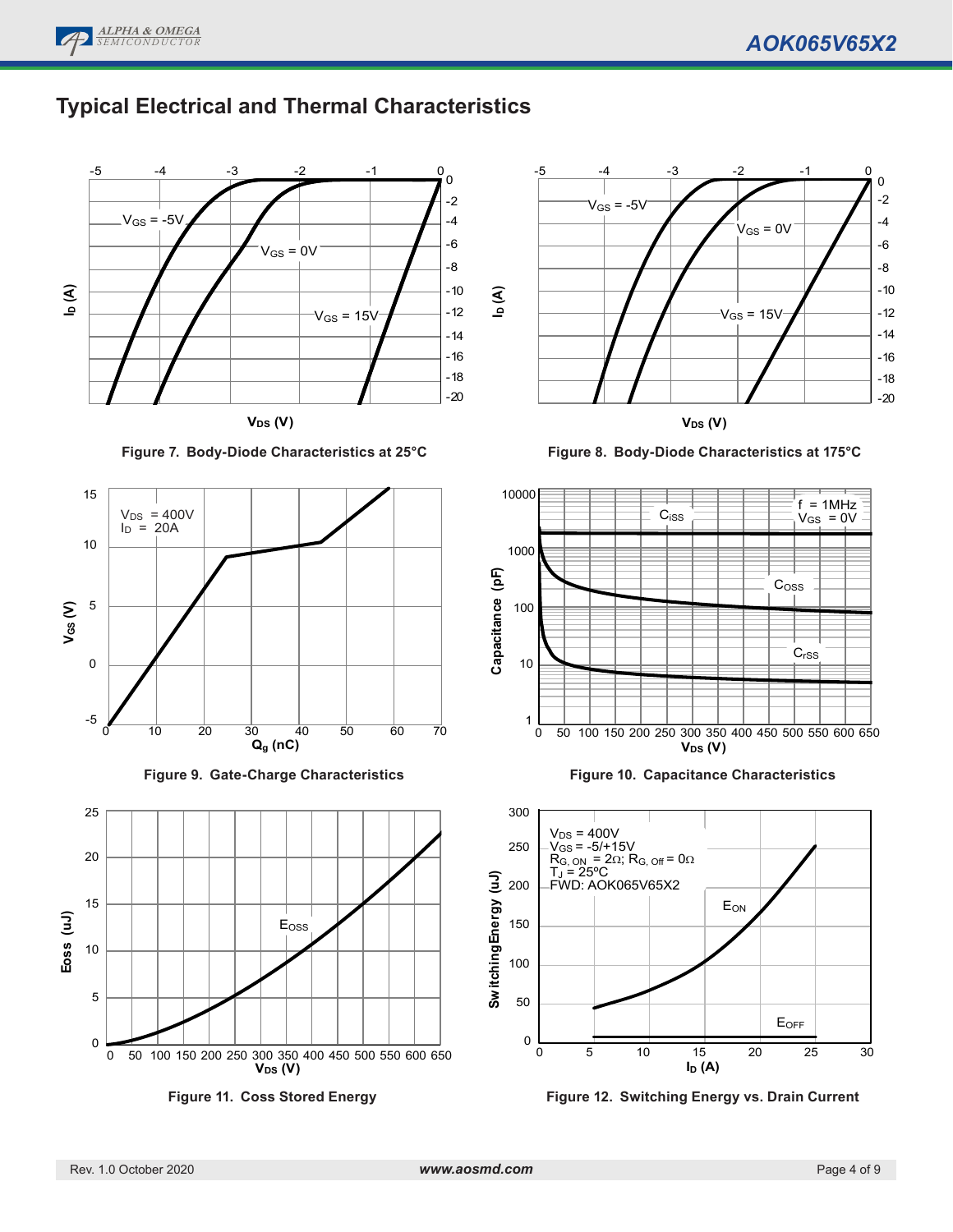# **Typical Electrical and Thermal Characteristics**



**Figure 17. Normalized Maximum Transient Thermal Impedance for AOK065V65X2 (Note I)**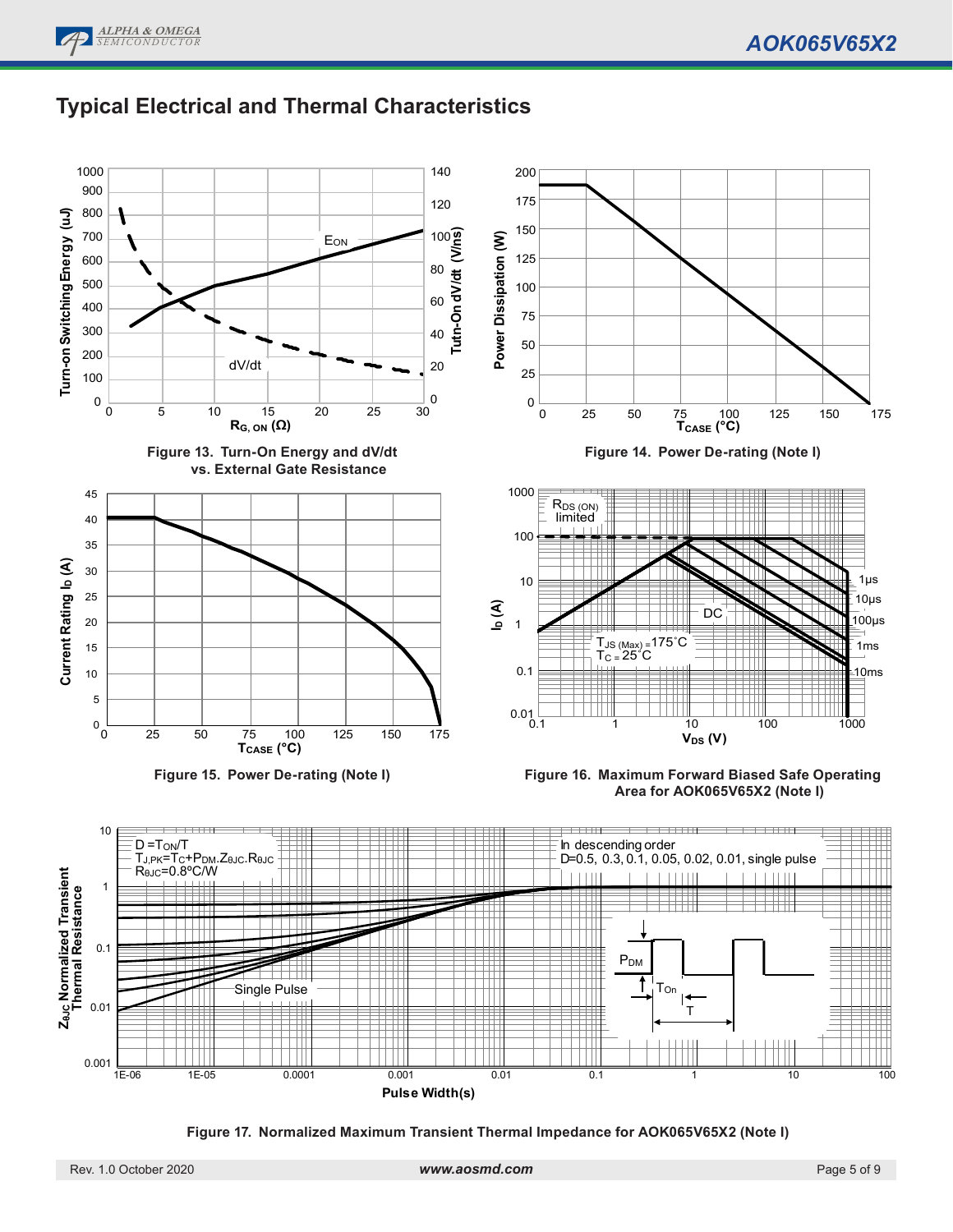

# **Test Circuits and Waveforms**



### Resistive Switching Test Circuit & Waveforms **Resistive Switching Test Circuit and Waveforms**



### Unclamped Inductive Switching (UIS) Test Circuit & Waveforms **Unclamped Inductive Switching (UIS) Test Circuit and Waveforms**



### **Gate Charge Test Circuits and Waveforms**



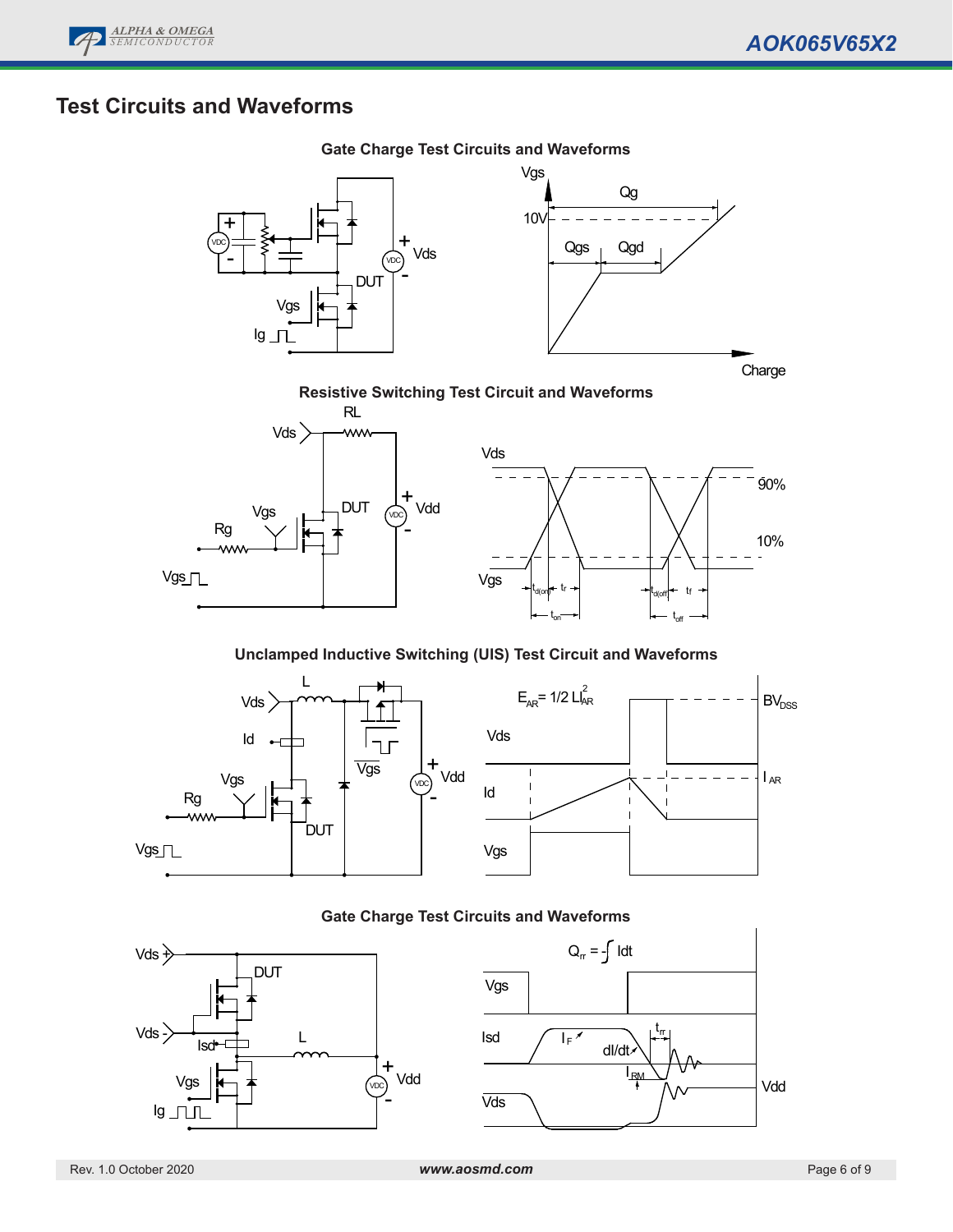# **Package Dimensions, TO247-3L**



NOTE

1. PAKCAGE BODY SIZES EXCLUDE MOLD FLASH AND GATE BURRS.

MOLD FLASH AT THE NON-LEAD SIDES SHOULD BE LESS THAN 6 MILS EACH.

2. CONTROLLING DIMENSION IS MILLIMETER.

CONVERTED INCH DIMENSIONS ARE NOT NECESSARILY EXACT.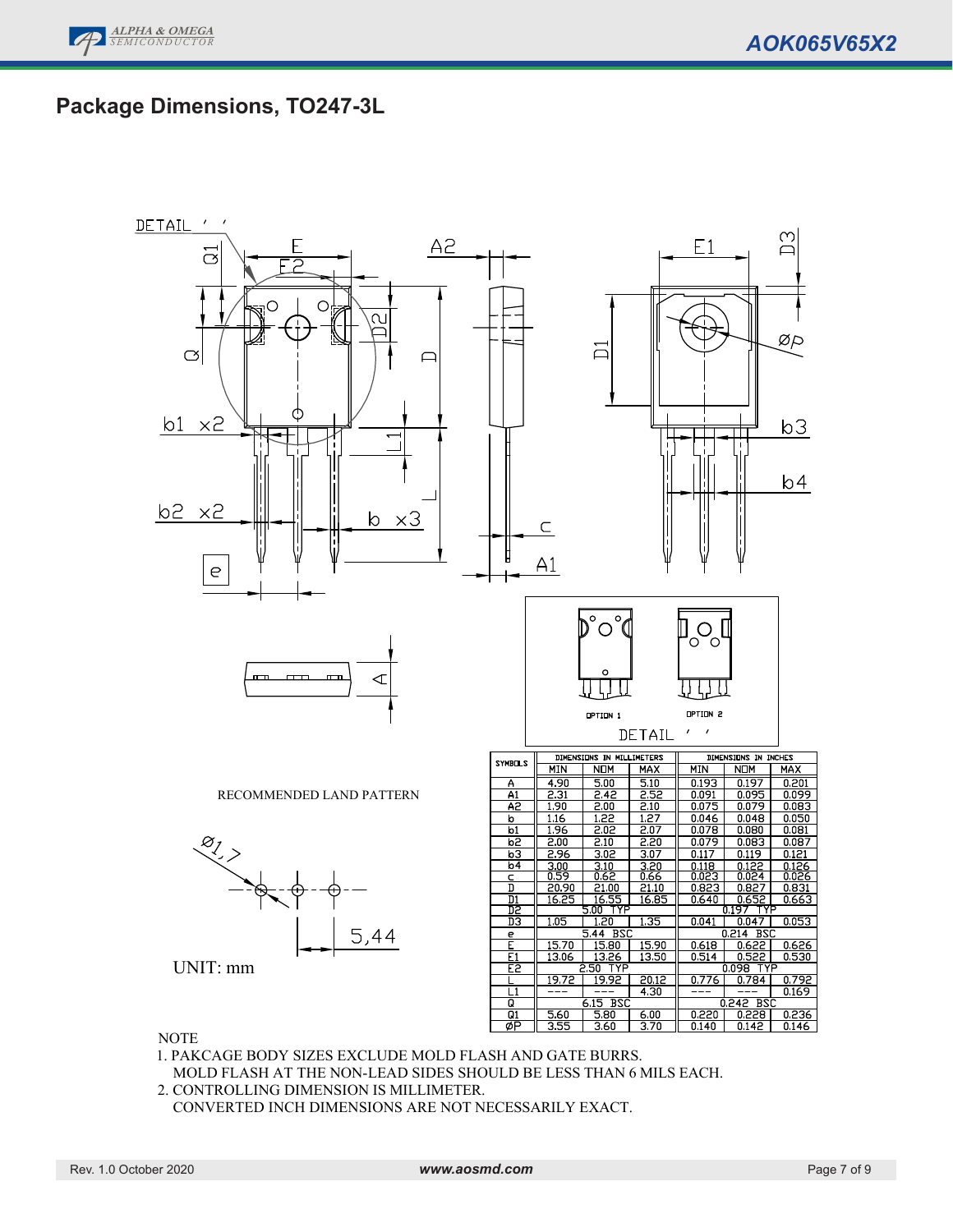

# **Tape and Reel Dimensions, TO247-3L**



# TO247 PLASTIC TUBE DRAWING